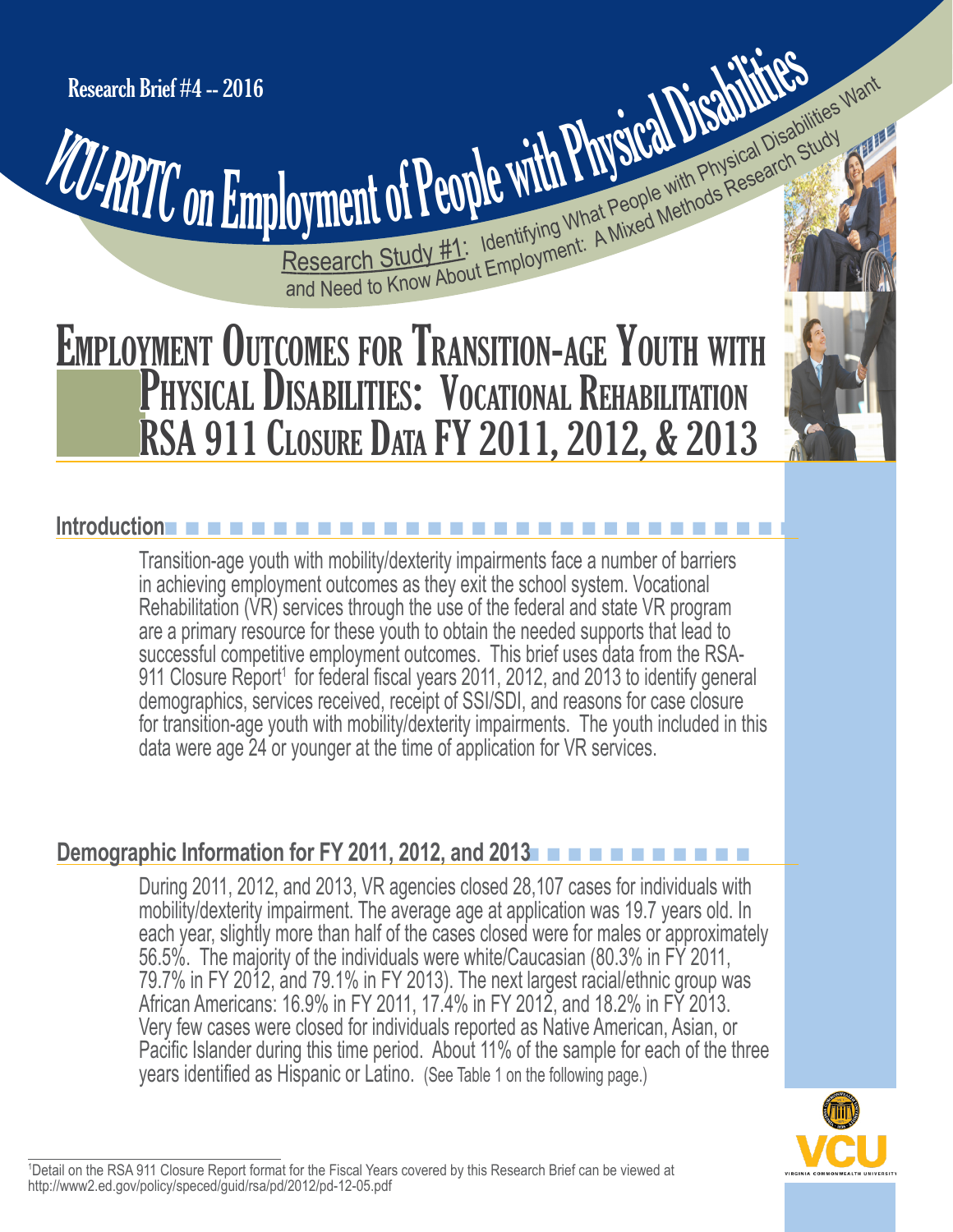| Table 1: Demographics of Transition-age Youth<br>with Mobility/Dexterity Impairments |            |            |                   |  |  |
|--------------------------------------------------------------------------------------|------------|------------|-------------------|--|--|
| <b>Demographic Data</b><br><b>Categories</b>                                         | FY<br>2011 | FY<br>2012 | <b>FY</b><br>2013 |  |  |
| Number of Applicants<br>Closed in FY                                                 | 9,643      | 9,173      | 9,291             |  |  |
| Male                                                                                 | 56.7%      | 57.3%      | 55.5%             |  |  |
| Female                                                                               | 43.3%      | 42.7%      | 44.5%             |  |  |
| White/Caucasian                                                                      | 80.3%      | 79.7%      | 79.1%             |  |  |
| African American                                                                     | 16.9%      | 17.4%      | 18.2%             |  |  |
| Native American                                                                      | 2.2%       | 2.1%       | 2.0%              |  |  |
| Asian                                                                                | 1.8%       | 1.9%       | 2.2%              |  |  |
| Pacific Islander                                                                     | 0.5%       | 0.6%       | $0.7\%$           |  |  |
| Hispanic or Latino                                                                   | 10.6%      | 10.8%      | 10.9%             |  |  |
| Mean Age at Application                                                              | 19.7       | 19.7       | 19.6              |  |  |
| <b>Standard Deviation:</b><br>Age at Application                                     | 2.4        | 2.4        | 2.4               |  |  |

# **Status of Participants at Point of Closure by VR**

When reviewing this brief, the reader needs to know that each VR agency submits to the Fed eral Rehabilitation Services Administration (RSA) a RSA 911 Closure Report. Each 911 Report contains information on individuals who termi nated VR services during an identified Fiscal Year. Termination of VR Services is reported as one of four Case Closure codes by a VR agency to include the following:

- **Status 08**: An individual found not eligible for services.
- eligibility determination **Status 30**: Unsuccessful, case closed after but before implementing an IPE.
- (IPE) without achieving **Status 28**: Unsuccessful, case closed after implementing an Indi vidualized Planfor Employment an employment outcome.
- **Status 26:** Successful rehabilitation, employment outcome achieved.

| Table 2: Summary of Exit Categories of VR Case<br><b>Closures</b>                                      |             |            |                   |
|--------------------------------------------------------------------------------------------------------|-------------|------------|-------------------|
| <b>Reasons for Case</b><br><b>Closure</b>                                                              | FY.<br>2011 | FY<br>2012 | <b>FY</b><br>2013 |
| Number of Case Closures in<br>FY (All Closure Categories)                                              | 9,643       | 9,173      | 9,291             |
| Exited as an applicant                                                                                 | 8.5%        | 8.3%       | 7.0%              |
| Exited during or after a trial<br>work experience                                                      | 1.0%        | 1.0%       | 1.2%              |
| Exited from an order of selec-<br>tion waiting list                                                    | 0.6%        | 1.3%       | 1.5%              |
| Exited without an employment<br>outcome, after eligibility, but<br>before an IPE was signed            | 24.2%       | 23.9%      | 23.1%             |
| Exited without an employment<br>outcome, after a signed IPE<br>but before receiving services           | 2.54%       | 2.5%       | 2.5%              |
| Exited without an employment<br>outcome, after signing an IPE<br>and receiving services (Status<br>28) | 33.4%       | 31.4%      | 34.4%             |
| Successfully exited with an<br>employment outcome (Status<br>26)                                       | 29.0%       | 31.6%      | 30.4%             |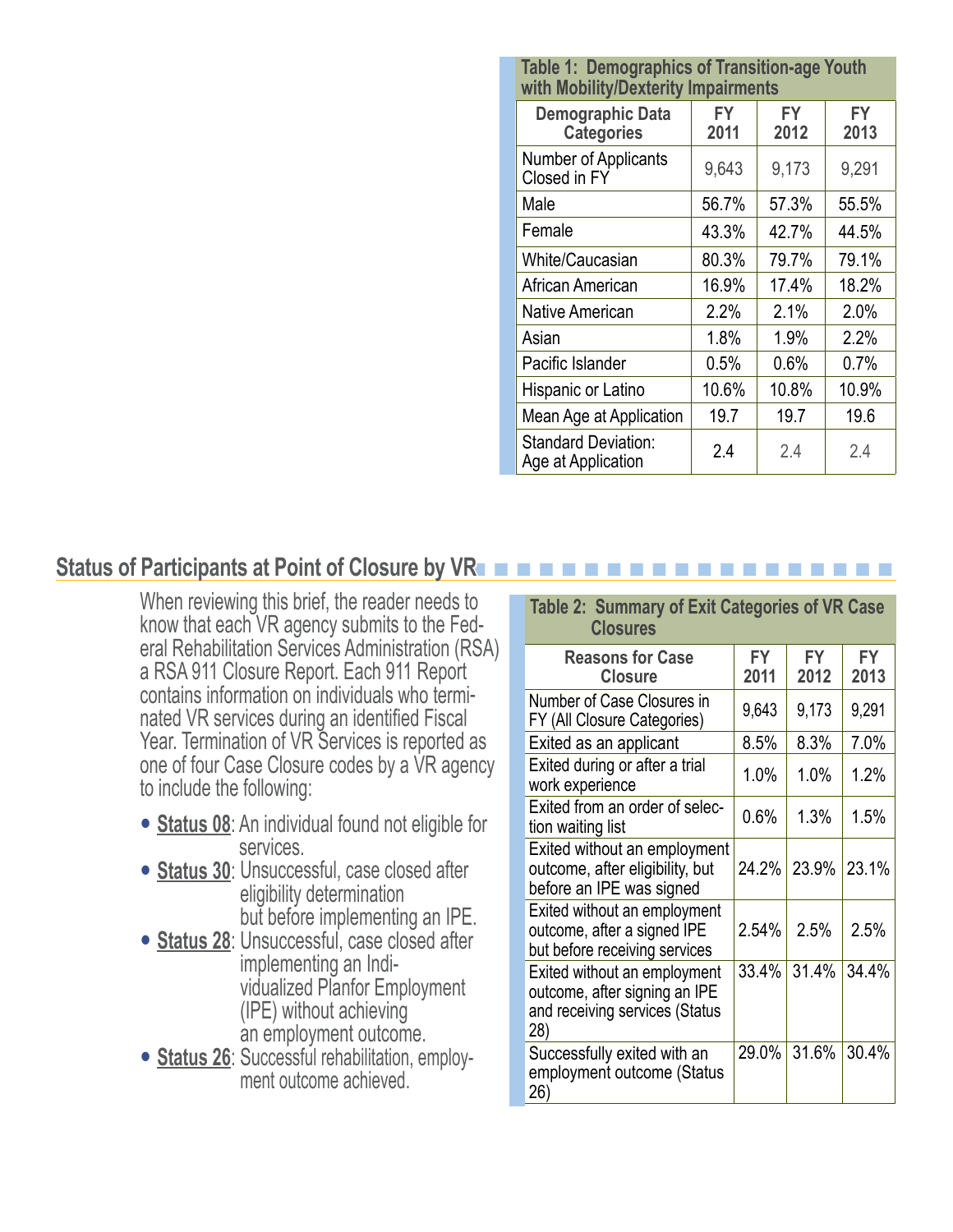The majority of participants (approximately 63.7%) with mobility/dexterity impairments whose cases were closed in FYs 2011-2013 were closed after a signed IPE was implemented. This includes indi viduals who exited without an employment outcome (Status 28) and those who exited with an employ ment outcome (Status 26). In FY 2011, 29.0% of the VR case closures were for individuals whose cases were closed in Status 26. In FY 2012, 31.6% were closed in Status 26, and 30.4% were closed in Status 26 in FY 2013. These individuals were considered a successful rehabilitation by VR agencies. In other words, approximately 3 out of 10 transition-age youth with a primary disability of mobility/dex terity impairment exited the VR system with an employment outcome consistent with their IPE during this period. Other reasons for case closures and the corresponding percentages are in the table on the previous page.

The Table 3 presents information on the rehabili tation rate for transitionage youth with mobility/ dexterity impairments for 2011, 2012, and 2013. The RSA calculates a "rehabilitation rate" to mea sure outcome performance for VR agencies. The rehabilitation rate is calculated by dividing the total number of Status 26 closures (individuals closed with an employment outcome) by the sum total of the Status 26 and Status 28 closures (individuals closed without an employment out come after signing an IPE). The rehabilitation rate for transition-age youth with a primary disability of mobility/dexterity impairment was 47.2% in FY 2011; in FY 2012, 50.1%; and FY 2013, 46.9%.

#### **Table 3: Status at Case Closure for Participants who had an IPE Implemented**

| <b>Status at Case Closure for</b><br><b>Transition-age Youth with</b><br><b>Mobility/Dexterity</b><br><b>Impairments</b> | FY<br>2011 | <b>FY</b><br>2012 | FY<br>2013 |
|--------------------------------------------------------------------------------------------------------------------------|------------|-------------------|------------|
| Exited without an employment<br>outcome, after signing an IPE<br>and receiving services (Status<br>28)                   | 3,220      | 2,880             | 3,196      |
| Successfully exited with an<br>employment outcome (Status<br>26)                                                         | 2,883      | 2,899             | 2,824      |
| Rehabilitation rate (Status 26<br>divided by the sum of Status<br>$26 + 28$                                              |            | 47.2% 50.1%       | 46.9%      |

### **Demographic Information on Transition-age Youth with Mobility/ Dexterity Impairments Closed in Employment (Status 26)**n n n n n n n n n n n n n n n

The percentages of males and females who achieved an employment outcome were consis tent all three years. In addition, the majority of the individuals whose cases were closed in Status 26 during this time were white/Caucasian. Interest ingly, the percentages of African American and Hispanic or Latino who achieved employment out comes were lower each year in the study period than the percent for that race/ethnicity at applica tion. (See Table 4)

**Table 4: Demographic Information for VR Transition-age Participants with Mobility/Dexter ity Impairments Closed in Status 26** 

| <b>Demographic Data</b><br><b>Categories</b>                                                        | FY<br>2011 | FY<br>2012 | FY<br>2013 |
|-----------------------------------------------------------------------------------------------------|------------|------------|------------|
| Number of Case Closures<br>in FY Successfully Exited<br>with an Employment Out-<br>come (Status 26) | 2,883      | 2,899      | 2.824      |
| Male                                                                                                | 54.1%      | 57.6%      | 55.7%      |
| Female                                                                                              | 45.9%      | 42.4%      | 44.3%      |
| <b>White/Caucasian</b>                                                                              | 85.8%      | 83.8%      | 84.2%      |
| African American                                                                                    | 12.0%      | 13.6%      | 13.6%      |
| Native American                                                                                     | 1.8%       | 1.5%       | 1.3%       |
| Asian                                                                                               | 1.7%       | 2.2%       | 2.0%       |
| Pacific Islander                                                                                    | 0.5%       | 0.3%       | 0.7%       |
| Hispanic or Latino                                                                                  | 8.7%       | 8.5%       | 9.0%       |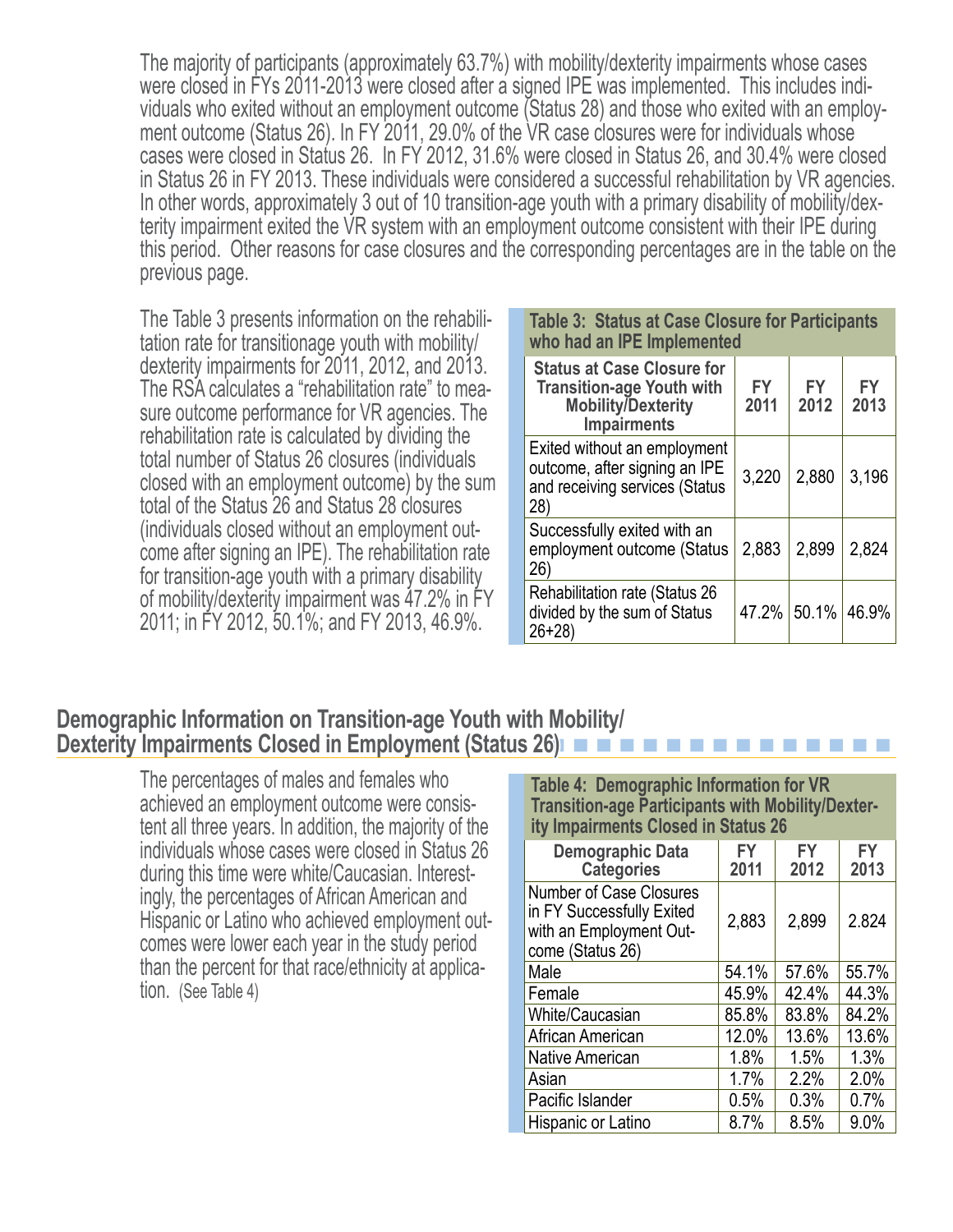# **Comparison of Services for Participants Closed in Status 26 or 28**n n n n n n n n n n n n

Approximately two-thirds of transition-age youth with mobility/dexterity impairments whose cases were closed with an employment outcome received "Assessment" and/or "VR Counseling and Guidance" services. Slightly less than half, received "College or University Training," with approximately 44% of those closed with an employment outcome having earned a post secondary degree (14.5% Associate degree; 24.5% Bachelor degree; and 5% Master degree) prior to VR case closure. Close to 40% of clients whose cases were closed with an employment outcome received "Job Placement Assistance" and/or "Diagnosis and Treatment" services. "Transportation," "Job Search Assistance," "Information and Referral," and "Maintenance" were the next most frequently received services. "On-the-Job Supports" were received by approximately 20%, while "Supported Employment" services were received by less than 10% across all three years. A primary difference between "On-the-Job Supports" and "Supported Employment" services is that supported employment would include the extended on-going support component that would continue after VR case closure.

The frequency of receipt of certain services did vary noticeably between those who achieved an employment outcome when compared to services received by participants closed in Status 28. For example, a range of 48% to 49.5% of individuals who achieved an employment outcome received "College or University Training," compared to 35.7% to 36.7% of those who did not achieve an employment outcome. The same pattern occurred for "Assessment," "Counseling and Guidance," "Diagnosis and Treatment," "Transportation," and "Job Placement Assistance." "Supported Employment" is one service where slightly higher percentages of those who did not achieve an employment outcome (a range of 11% to 11.7%) received

#### **Table 5: Services Received by Participants Closed Successfully in Status 26**

| <b>VR Services Received</b>                                                       | <b>FY</b><br>2011 | <b>FY</b><br>2012 | FY.<br>2013  |
|-----------------------------------------------------------------------------------|-------------------|-------------------|--------------|
| <b>Number of Case Closures</b><br>in FY with an Employment<br>Outcome (Status 26) | 2,883             | 2,889             | 2,824        |
| Average Length of Time<br>from Application to Clo-<br>sure in Status 26           | 4.2<br>years      | 4.4<br>years      | 4.0<br>years |
| <b>VR Counseling and Guid-</b><br>ance                                            | 69.8%             | 69.3%             | 67.6%        |
| Assessment                                                                        | 68.7%             | 65.7%             | 64.3%        |
| College or University<br>Training                                                 | 48.3%             | 49.59%            | 48.0%        |
| <b>Job Placement Assis-</b><br>tance                                              | 40.1%             | 38.8%             | 41.8%        |
| <b>Diagnosis and Treatment</b>                                                    | 38.3%             | 40.0%             | 36.5%        |
| <b>Other Services</b>                                                             | 33.3%             | 33.3%             | 33.6%        |
| Transportation                                                                    | 31.2%             | 31.2%             | 31.5%        |
| <b>Job Search Assistance</b>                                                      | 28.1%             | 28.7%             | 30.0%        |
| <b>Information and Referral</b>                                                   | 21.5%             | 21.1%             | 24.2%        |
| Maintenance                                                                       | 21.2%             | 21.7%             | 20.4%        |
| <b>Rehabilitation Technology</b>                                                  | 19.1%             | 29.7%             | 19.7%        |
| On-the-Job Supports                                                               | 18.5%             | 21.2%             | 21.4%        |
| <b>Job Readiness Training</b>                                                     | 13.8%             | 14.0%             | 13.3%        |
| Misc. Training                                                                    | 13.2%             | 13.9%             | 13.5%        |
| Occupational/Vocational<br>Training                                               | 11.7%             | 12.7%             | 11.6%        |
| Supported Employment                                                              | 7.6%              | 9.0%              | 10.1%        |
| On-the-Job Training                                                               | 4.2%              | 5.1%              | 3.9%         |
| <b>Personal Attendant</b>                                                         | 2.8%              | 2.9%              | 4.1%         |
| <b>Technical Assistance</b>                                                       | 1.9%              | 1.3%              | 1.5%         |
| Disability Related Aug-<br>mentative Training                                     | 1.5%              | 1.6%              | 1.1%         |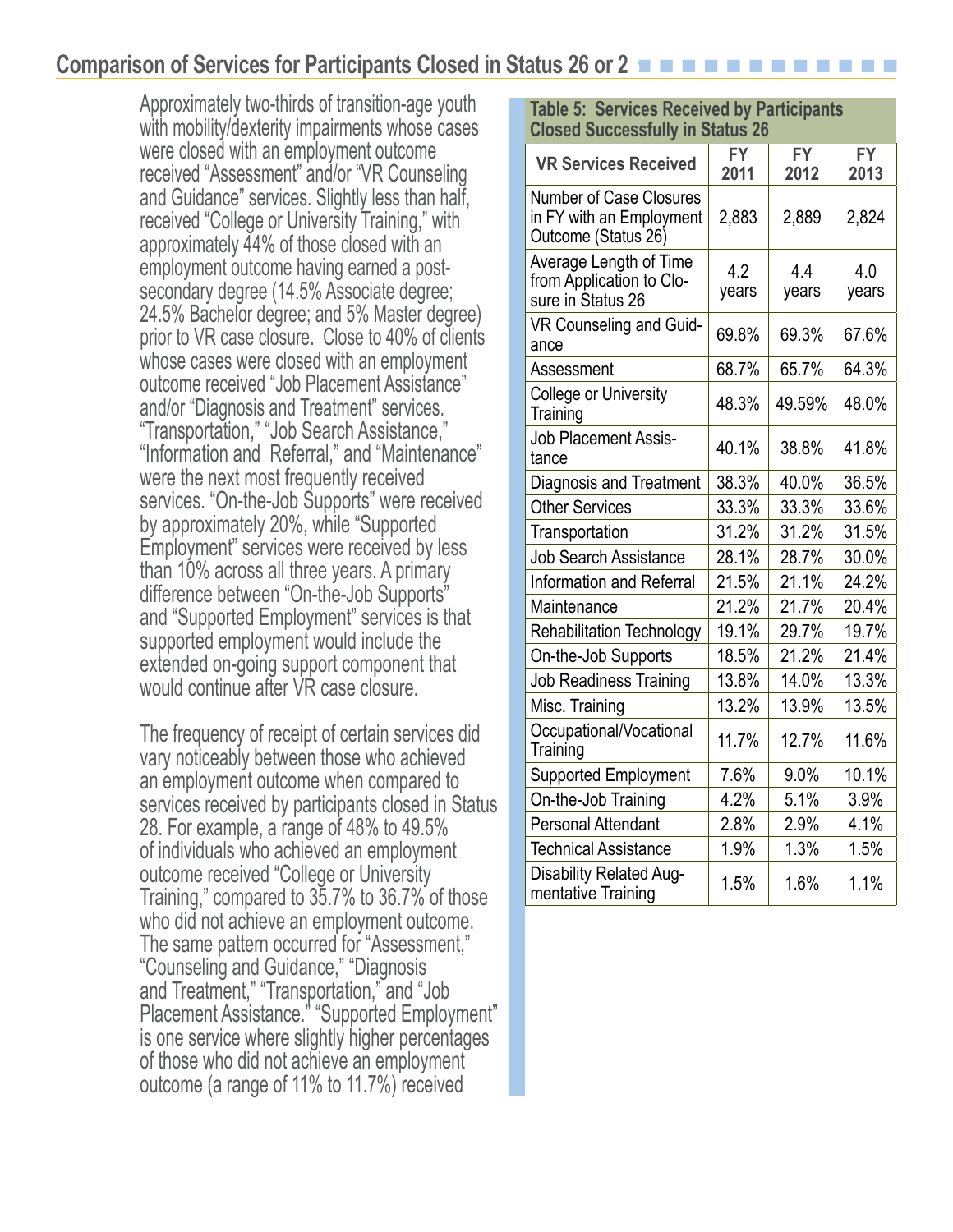the service compared to those who did achieve an employment outcome (7.6% to 10.1%). Conversely, "On-the-Job Supports" for those who did not receive an employment outcome (8.5% to 10.8%) was approximately 50% less than those who achieved an employment outcome (20%). A range of 19.1% to 29.7% of those with an employment outcome received "Rehabilitation Technology" services compared to a range of 16.9% to 18.0% for those closed without an employment outcome. "Rehabilitation Technology" services include rehabilitation engineering, assistance technology devices, and assistive technology services.

# **Employment Outcomes for Individuals Closed in Status 26**n n n n n n n n n n n n n n n

The Table 6 presents information on number of hours worked per week, as well as weekly and hourly earnings for transition-age youth with mobility/dexterity impairments who terminated VR services with an employment outcome. The average number of hours worked per week was consistent across the three years: 30.6 hours during FY 2011, 30.7 hours in 2012, and<br>30.4 hours in 2013. Weekly earnings averaged \$375.96 across the three fiscal years and average hourly earnings were approximately \$12.30.

In comparing the percentage of participants closed with an employment outcome who worked full-time (35 or more hours per week) versus part-time employment (less than 35 hours per week), a slightly higher percentage of the individuals closed in Status 26 during this time worked full-time. Full-time employment outcomes were 52.8% in FY 2011, 51.2% in FY 2012, and 54.5% in FY 2013. The remaining employed individuals worked part-time.

**Table 6: Earnings and Hours of Employment for Individuals Closed Successfully in Status 26** 

| <b>Employment</b><br><b>Outcomes</b>                                            | <b>FY 2011</b> | FY 2012  | <b>FY 2013</b> |
|---------------------------------------------------------------------------------|----------------|----------|----------------|
| Number of Case<br>Closures in FY with<br>an Employment Out-<br>come (Status 26) | 2,883          | 2,899    | 2,824          |
| Average Hours<br>Worked per Week                                                | 30.6           | 30.7     | 30.4           |
| Average Weekly<br>Earnings                                                      | \$380.08       | \$368.02 | \$379.78       |
| Average Hourly<br>Earnings                                                      | \$12.42        | \$11.99  | \$12.49        |

## **State VR Agencies and Employment Outcomes**n n n n n n n n n n n n n n n n n n n

Nationally, the percentage of transition-age youth with mobility/dexterity impairments closed with an employment outcome was 29% in FY 2011, 31.4% in FY 2012, and 30.4% in FY 2013. The table on the following page presents the five state VR agencies that had the highest percentage of individuals closed in employment for FYs 2011-2013, ranging from states with the highest success rate to the lowest. Iowa VR had the highest outcome rate in FY 2011 (51.0%) and the second highest rate in both FY 2012 (45.8%) and FY 2013 (46.8%). Vermont VR had the top overall rate for one year (55.6% in FY 2013).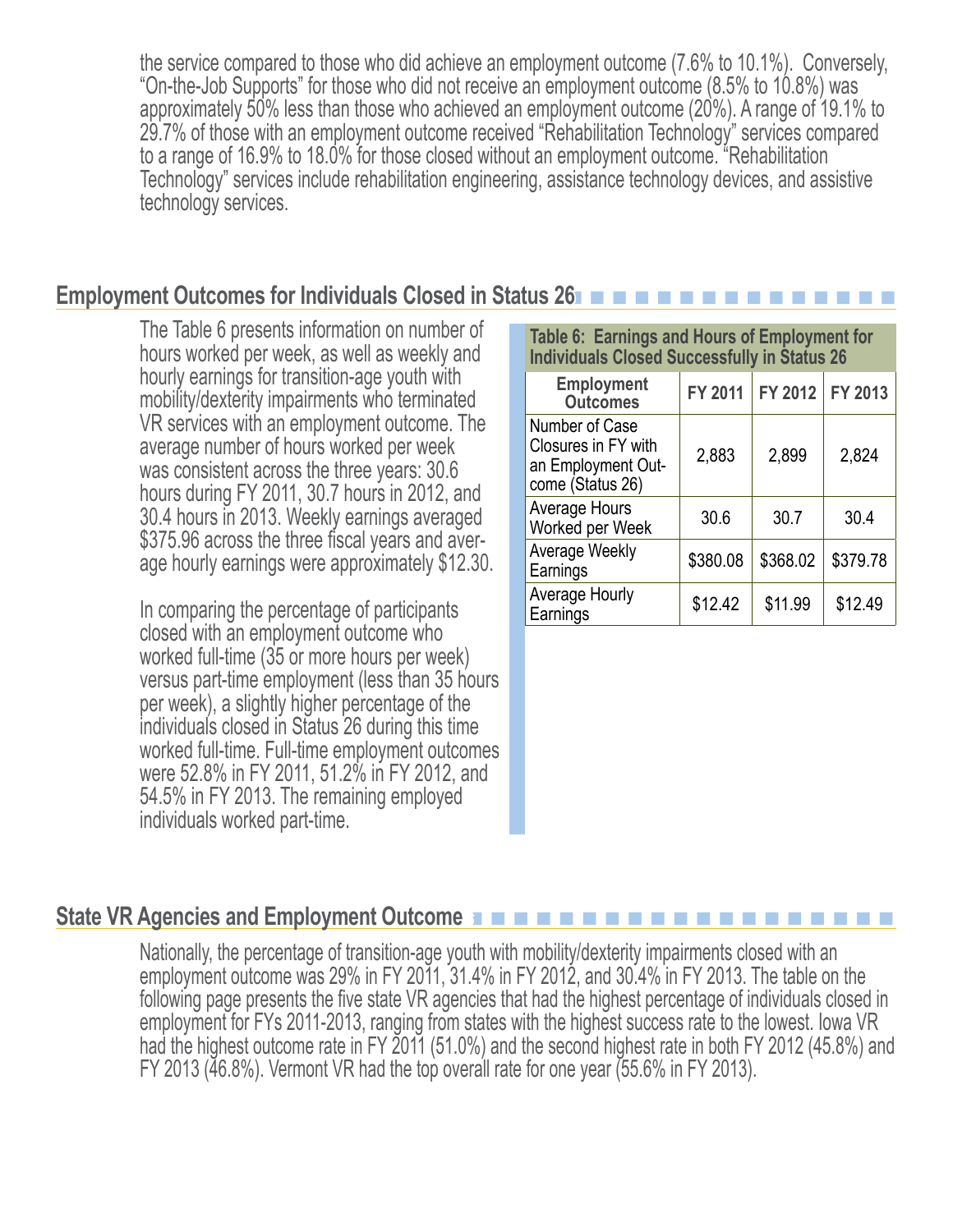| Employment        |                    |                   |                     |                   |                    |
|-------------------|--------------------|-------------------|---------------------|-------------------|--------------------|
| <b>State</b>      | <b>FY 2011</b>     | <b>State</b>      | FY 2012             | <b>State</b>      | FY 2013            |
| <b>All States</b> | $n=2,883$<br>29.9% | <b>All States</b> | $n=2,880$<br>31.6%  | <b>All States</b> | n=2,824<br>30.4%   |
| lowa              | $n = 145$<br>51.0% | Nebraska          | $n = 64$<br>46.9%   | Vermont           | $n=36$<br>55.6%    |
| <b>Utah</b>       | n=164<br>48.8%     | lowa              | $n = 131$<br>45.85% | lowa              | $n = 124$<br>46.8% |
| Alabama           | $n = 208$<br>48.1% | Arkansas          | $n = 310$<br>44.2%  | Arkansas          | $n = 353$<br>46.2% |
| West Virginia     | n=179<br>43.0%     | Delaware          | $n = 25$<br>44.0%   | Utah              | $n = 133$<br>45.1% |
| Nebraska          | $n=68$<br>42.6%    | West Virginia     | $n = 217$<br>42.4%  | Minnesota         | $n = 125$<br>42.4% |

**Table 7: Five Most Successful States: Percent of all Closures and Number of Transition-age Youth with Mobility/Dexterity Impairments Closed Successfully in Employment** 

#### Discussionn n

Research indicates that youth with disabilities need assistance in advocating for themselves in the workplace and need help with learning how to ask for accommodations. Many youth come from experiences where supports are frequently provided by their school system and/or by parents and guardians. They may find it difficult to know what supports they will need in the workplace and how to ask for these supports. Youth transitioning from school also may worry about being treated differently than their co-workers, yet they cannot receive accommodations without disclosing (Lindsay et al., 2015). In seeking to improve the employment outcome rates for transition-age youth with mobility/dexterity impairments, VR programs and counselors need to address the inherent challenges youth with disabilities face in areas such as self-advocacy and disclosure.

To increase the successful employment outcome rates for minority populations, VR counselors should recognize that cultural diversity may complicate access and response to services. For example, communication between the VR counselor and a VR participant from a minority ethnic population might be inhibited by variations in diction, speech patterns, vocabulary, and cultural experiences (Amezcua, 2014). VR counselors should strive to provide culturally and linguistically responsive services to help overcome the disadvantages often faced by minority youth with disabilities.

Overall, more transition-age youth with a mobility/dexterity impairments were closed by VR without an employment after an IPE was implemented than those who were closed with an employment outcome. In comparison, the national rehabilitation rate for all individuals closed by VR agencies after an IPE was implemented was 55.4% in FY 2012 and 58.5% in FY 2013 (RSA, 2016). VR agencies and counselors need to focus attention on strategies that hold the most promise for improving employment outcome rates among transition-age youth with mobility/dexterity impairment.

It is apparent from the age and educational level indicators of the study sample at application that a minority of students and youth in this population applied for VR services while still participating in a secondary level program. The average age at application for VR services for the study sample was 19.7.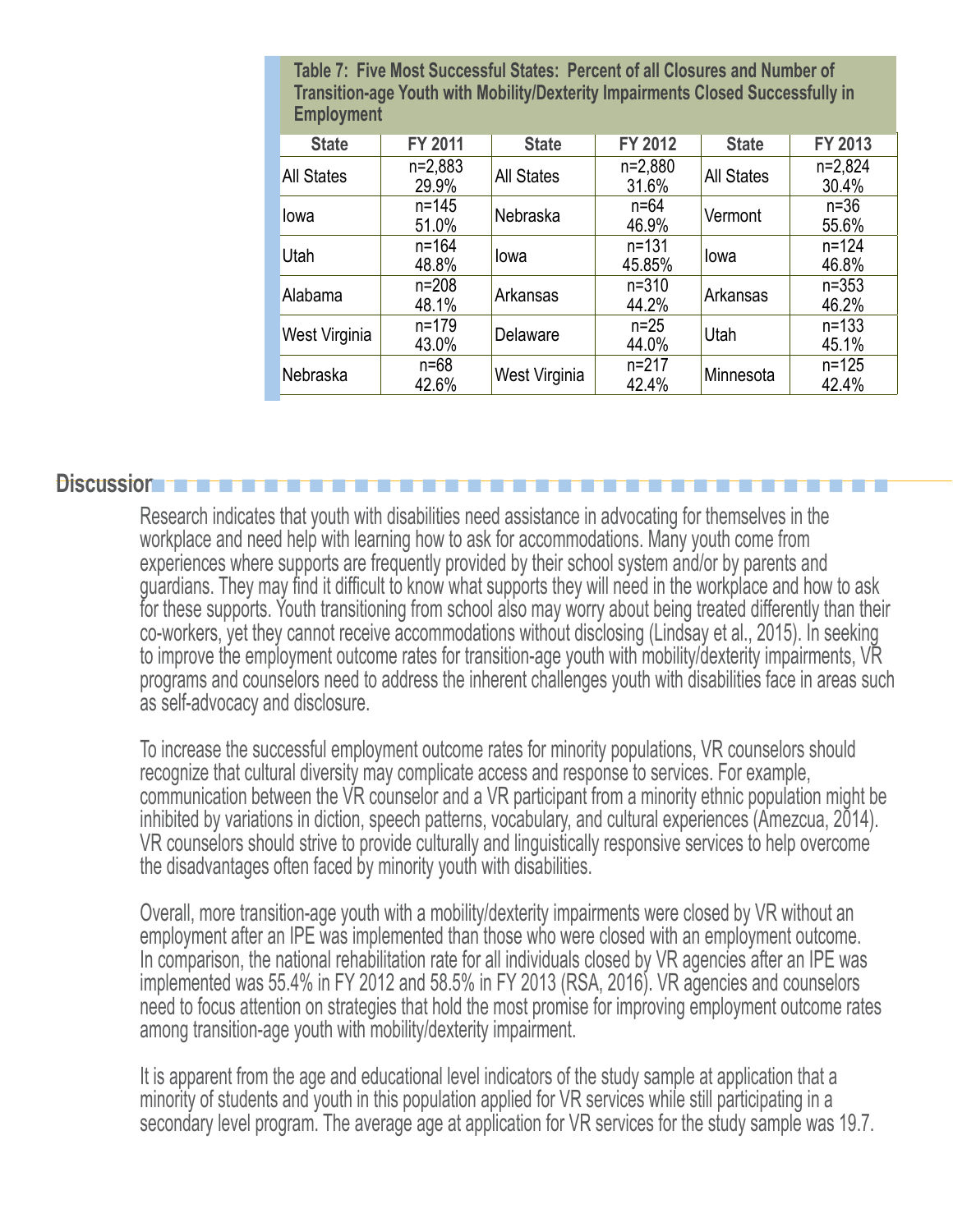Approximately 60% of applicants had completed their secondary level education at time of application. It is clear that VR programs need to focus on diversifying and expanding transition oriented vocational rehabilitation services to a younger group of secondary level students and youth with a primary disability of mobility/dexterity impairment.

The priorities, funding and service guidelines established in the Workforce Innovation and Opportunity Act (WIOA) are a timely resource for VR agencies in diversifying and expanding transition services. WIOA sets a clear goal that youth with disabilities will obtain integrated competitive employment or postsecondary education as a transition outcome. Research has demonstrated that vocational activities, including community work experiences while in secondary education, is a primary predictor of successful employment outcomes individuals with disabilities (Lindstrom et al., 2013; Shandra & Hogan, 2008; Wehman, Sima, et al., 2015). WIOA builds on this research by emphasizing "pre-employment transition services." For example, 15% of state Title I VR Funds must be used for "pre-employment transition services" for in-school youth. These services include:

- $\bullet$  job exploration counseling,
- work based learning experiences,
- counseling on post-secondary opportunities,
- workplace readiness training, and
- training on self-advocacy.

Additional specified activities for local VR area offices, based on availability of funds, include:

- attending Individual Education Plan (IEP) meetings for Special Education Students with IEPs;
- working with schools to ensure provisions of pre-employment transition services;
- when invited, attending person-centered planning meetings; and
- working with Workforce Boards, One Stop Career Centers, and employers to develop employment opportunities.

These youth oriented revisions to vocational rehabilitation move potential initiation of VR involvement to an earlier age. WIOA extends this involvement to as young as 14 years old, strengthening vocational rehabilitation and school partnership opportunities. WIOA has also expanded the definition of supported employment to include customized employment, thus expanding the employment focused tools available to VR counselors in working with individuals with significant and the most significant disabilities. The goals and service requirements of WIOA, particularly in the area of pre-vocational services, provide VR agencies the opportunity to initiate services to younger and more diverse population of transition-age youth with a primary mobility/dexterity impairment.

There are a number of state VR agencies identified in this study whose success rate at achieving employment outcomes in close to and at times above 50% of applicants for VR services who are transitionage youth with a mobility/dexterity impairment. In comparison, the national average success rate of is approximately 30%. Identifying the specific reasons for these higher success rates was beyond the scope of this study. However, these higher success rates point clearly to the ability of VR participants to achieve employment success and that the current 30% national employment outcome rate for VR participants substantially understates the employment potential of this population. State VR agencies in Iowa, Vermont, Arkansas, Nebraska, and West Virginia can provide valuable information on VR service profiles with